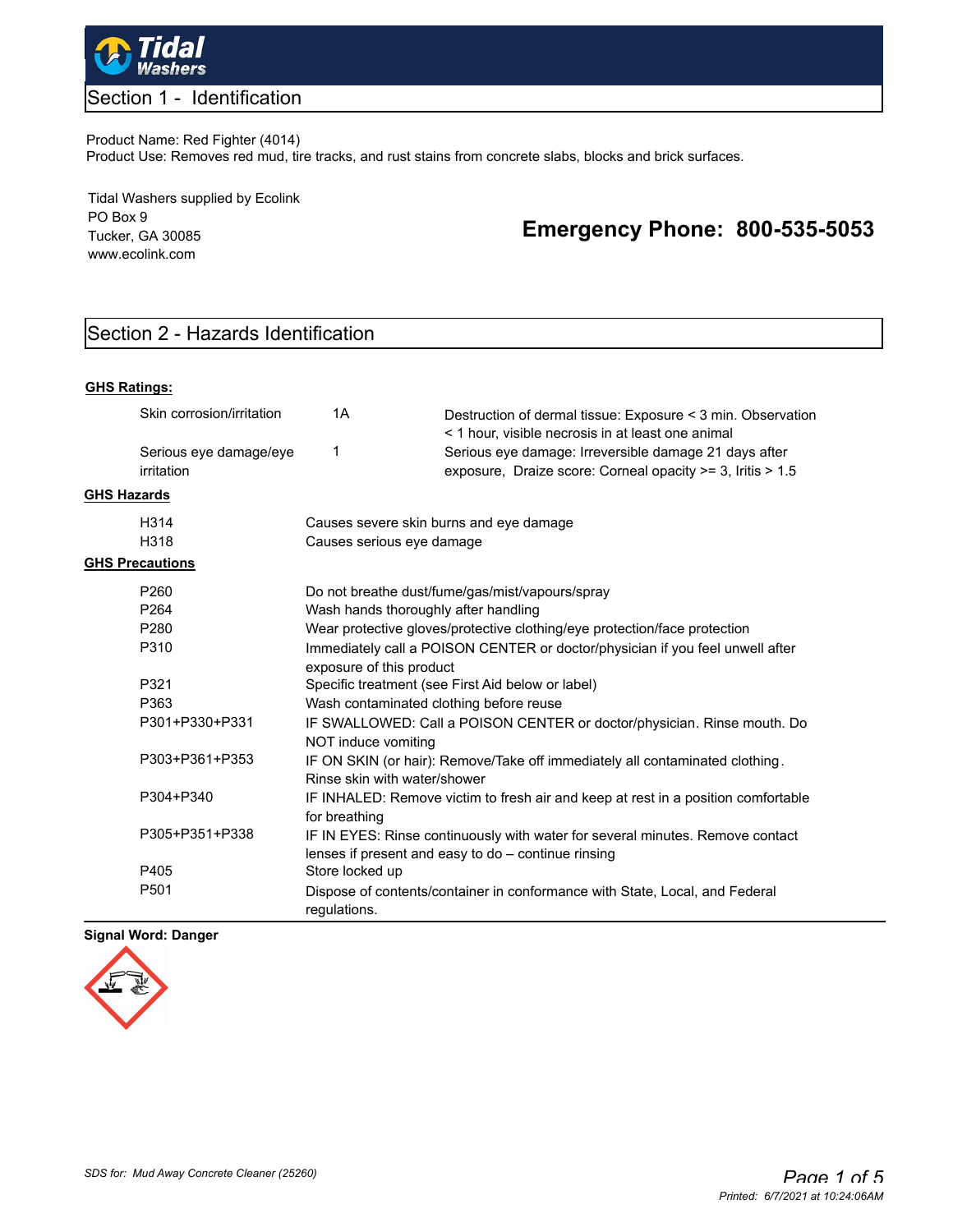| <b>Chemical Name</b>    | <b>CAS number</b> | <b>Weight Concentration %</b> |
|-------------------------|-------------------|-------------------------------|
| <b>ICarbamidic Acid</b> | $57-13-6$         | 20.00% - 30.00%               |
| Hydrochloric Acid       | 7647-01-0         | 10.00% - 20.00%               |

### **After inhalation:**

Take affected persons into fresh air and keep quiet. Supply fresh air. Call a doctor immediately

**After eye contact:** Rinse opened eye for several minutes under running water. Call a doctor immediately.

**After skin contact:** Immediately wash with water and soap and rinse thoroughly. Call a doctor immediately.

**After swallowing:** Rinse out mouth and then drink plenty of water. Do not induce vomiting; call for medical help immediately. NOTE: Never give an unconscious person anything to drink.

Information for doctor:

**Most important symptoms and effects, both acute and delayed:** Causes severe skin burns and eye damage. Gastric or intestinal disorders · Indication of any immediate medical attention and special treatment needed Medical supervision for at least 48 hours.

# Section 5 - Fire Fighting Measures Flash Point: N/A

LEL: UEL:

The product is not flammable

CO2, powder or water spray. Fight larger fires with water spray or alcohol resistant foam.

· For safety reasons unsuitable extinguishing agents: Water with full jet

Hazardous Decomposition:

Chlorine, Hydrogen Chloride, Hydrogen gas

**Advice for firefighters Protective equipment:** Wear self-contained respiratory protective device. Wear fully protective suit. Additional information Cool endangered receptacles with water spray . Use fire extinguishing methods suitable to surrounding conditions.

# Section 6 - Accidental Release Measures

**Personal precautions, protective equipment and emergency procedures:** Wear protective equipment. Keep unprotected persons away. Mount respiratory protective device.

**Environmental precautions:** Dilute with plenty of water. Do not allow to enter sewers/ surface or ground water. **Methods and material for containment and cleaning up:** Absorb liquid components with liquid-binding material.

Use neutralizing agent.Dispose contaminated material as waste according to Section13. Ensure adequate ventilation.

# Section 7 - Handling & Storage

**Precautions for safe handling:** Keep receptacles tightly sealed. Ensure good ventilation/exhaustion at the workplace. When diluting always pour product into water and not vice versa.

**Information about fire - and explosion protection:** No special measures required.

**Conditions for safe storage, including any incompatibilities:** Store only in the original receptacle. Use polyolefine receptacles. Provide acid-resistant floor.

**Suitable material for receptacles and pipes:** Stainless steel.

**Information about storage in one common storage facility:** Store away from reducing agents. Store away from metals. Do not store together with alkalis (caustic solutions). Do not store together with organic materials. **Further information about storage conditions:** Keep container tightly sealed.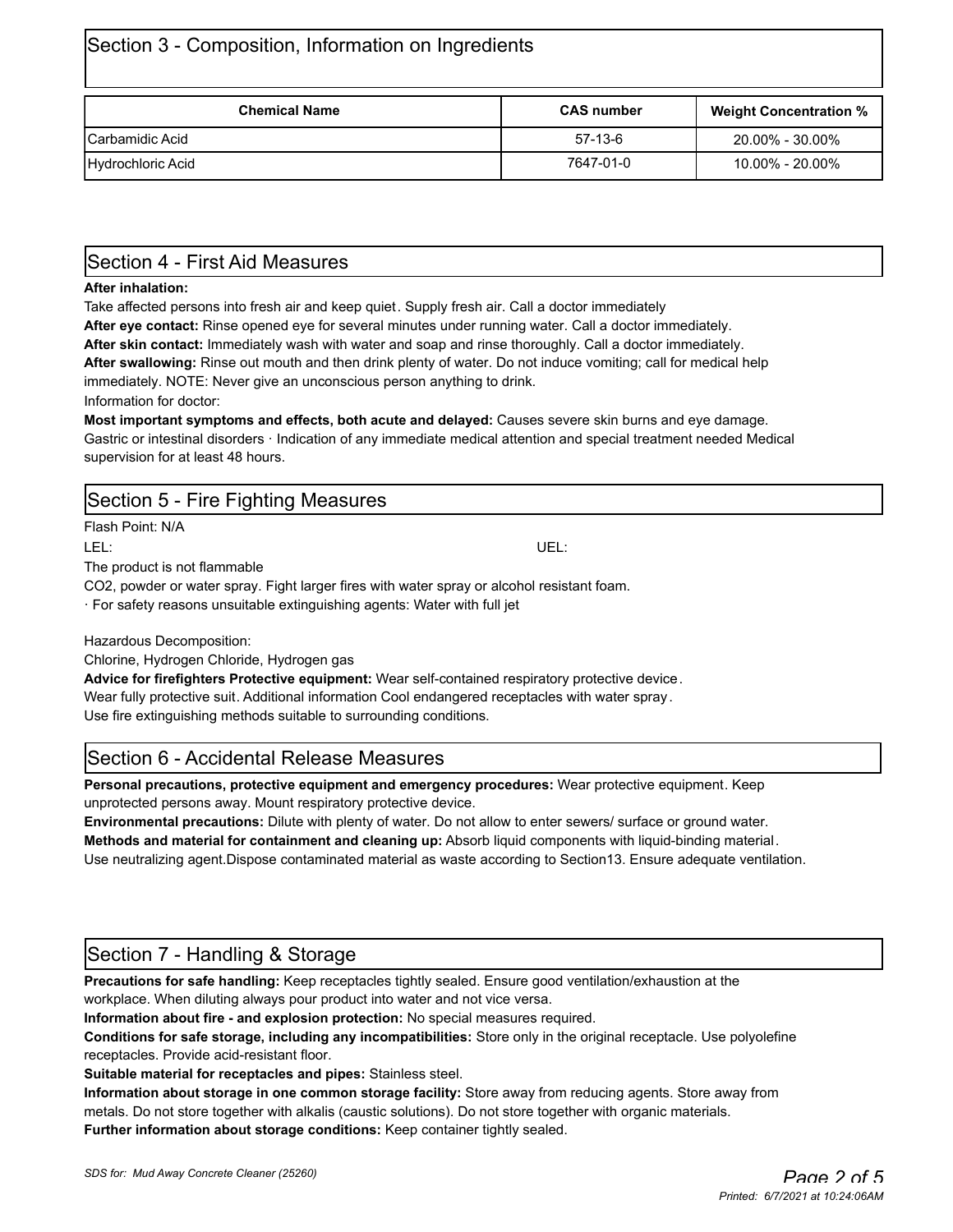# Section 8 - Exposure Controls/Personal Protection

| <b>Chemical Name / CAS No.</b>         | <b>OSHA Exposure Limits</b>                     | <b>ACGIH Exposure Limits</b>              | <b>Other Exposure Limits</b> |
|----------------------------------------|-------------------------------------------------|-------------------------------------------|------------------------------|
| <b>l</b> Carbamidic Acid<br>$157-13-6$ | PEL: 5 mg/m3<br>TWA: 5 mg/m3<br>(nuisance dust) | TWA 10mg/m3<br>(nuisance dust)            | Not Established              |
| Hydrochloric Acid<br>7647-01-0         | PEL: 5 ppm (7 mg/m3)<br>Ceiling Limit           | TLV: 5 ppm $(7 \text{ mg/m3})$<br>Ceiling | Not Established              |

**General protective and hygienic measures:** The usual precautionary measures are to be adhered to when handling chemicals. Do not eat or drink while working. Keep away from foodstuffs, beverages and feed. Immediately remove all soiled and contaminated clothing. Wash hands before breaks and at the end of work. Avoid contact with the eyes and skin.

**Respiratory protection:** Use suitable respiratory protective device only when aerosol or mist is formed. In case of brief exposure or low pollution use respiratory filter device. In case of intensive or longer exposure use self-contained respiratory protective device.

**Limitation and supervision of exposure into the environment:** Avoid discharging of Hydrochloric / Phosphoric acid solutions into municipal wastewater, surface water or soils, when such discharges are expected to cause significant pH changes.

**Risk management measures:** Regular control of the pH value previous to or during discharges into open waters is required. Discharges should be carried out as to minimize pH changes in receiving surface waters. In general most aquatic organisms can tolerate pH values in the range of 6-9.

**Eye protection:** Tightly sealed goggles

**Body protection:** Acid resistant protective clothing,Boots

**Protection of hands:** Protective gloves. The glove material has to be impermeable and resistant to the product/ the substance/ the preparation. · Material of gloves Butyl rubber, BR Fluorocarbon rubber (Viton) Nitrile rubber, NBR Natural rubber, NR Chloroprene rubber, CR Neoprene gloves

**Penetration time of glove material:** The exact break through time has to be found out by the manufacturer of the protective gloves and has to be observed.

**Not suitable are gloves made of the following materials:** Leather gloves

# Section 9 - Physical & Chemical Properties

Appearance Clear Liquid  $P$ <sup>H</sup> <=1

**Color** Red **Color Red Color Red Color Red Color Red Color Color Color Color Color Color Color Color Color Color Color Color Color Color Color Color Color Color Color Color C** 

### Section 10 - Stability & Reactivity

### STABLE

### **INCOMPATABILITIES:**

May form explosive mixture if in contact with strong acid such as nitric or perchloric acids. Avoid contact with: strong oxidizers ; strong acids or bases ; nitrates ; hypochlorites. Reacts with sodium or calcium hypochlorite to form explosive nitrogen trichloride.

Oxidizing agents, acids, nitrogen containing organic, metals, iron, copper, nickel, cobalt, organic materials, and ammonia. Corrosive to most metals with evolution of hydrogen gas, which may form explosive mixtures with air. **DECOMPOSITION:**

**Instability Temperature: 85.C. Rate of decomposition increases with heat.** 

**Conditions of Instability:** High heat, ultraviolet light.

**Special Remarks on Reactivity:** Rate of decomposition increases with heat.

Under conditions of fire this material may produce: Nitrogen oxides; Ammonia; Biuret; Carbon oxides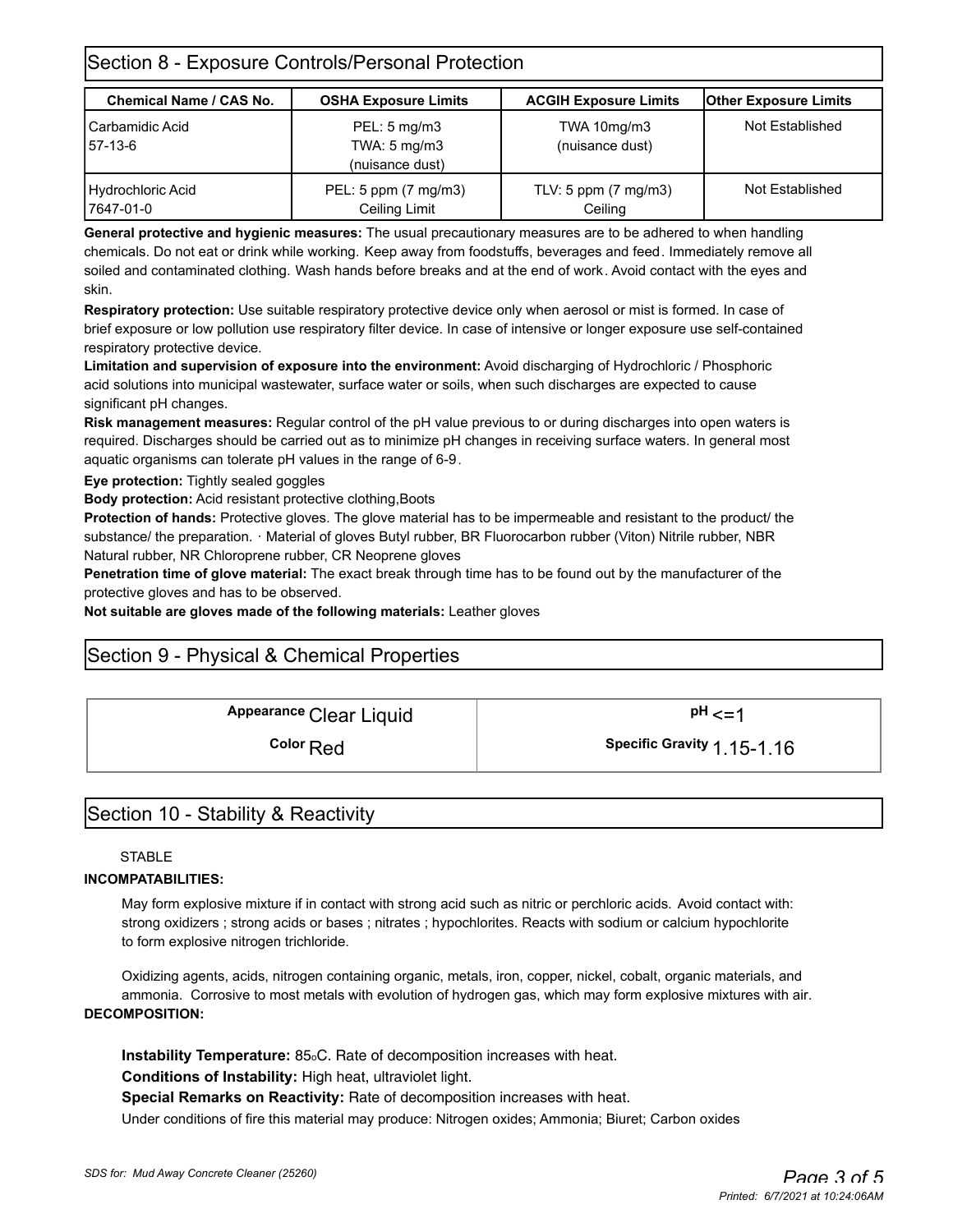### Section 11 - Toxicological Information

### **Mixture Toxicity**

### Oral Toxicity LD50: 3,746mg/kg

| <b>CAS Number</b>                                                                                                            | Description | % Weight | Carcinogen Rating |  |
|------------------------------------------------------------------------------------------------------------------------------|-------------|----------|-------------------|--|
| None                                                                                                                         |             |          | N/A               |  |
| Section 12 - Ecological Information                                                                                          |             |          |                   |  |
| Do not discharge into waterways. The strong lowering of pH can destroy organisms.                                            |             |          |                   |  |
| <b>Component Ecotoxicity</b><br>Hydrochloric Acid<br>This product is toxic to fish and aquatic organisms. Do not contaminate |             |          |                   |  |

water containing this product to sewer systems without previously notifying the local sewage treatment plant authority. For guidance, contact your State Water Board or Regional Office of the EPA.

## Section 13 - Disposal Considerations

#### **Recommendation:**

Must not be disposed together with household garbage. Do not allow product to reach sewage system. Disposal must be made according to official regulations.

Small amounts may be diluted with plenty of water and washed away. Dispose of bigger amounts in accordance with Local Authority requirements.

#### **Uncleaned packaging Recommendation:**

Empty contaminated packagings thoroughly. They may be recycled after thorough and proper cleaning. Packagings that may not be cleansed are to be disposed of in the same manner as the product. Disposal must be made in accordance with Local Authority requirements.

**Recommended cleansing agents:** Water, if necessary together with cleansing agents.

### Section 14 - Transportation Information

| Acid) | Agency<br><b>DOT</b> | <b>Proper Shipping Name</b><br>Corrosive liquid, acidic, inorganic, n.o.s. (Hydrochloric | <b>UN Number</b><br>UN3264 | <b>Packing Group</b><br>PGII | <b>Hazard Class</b> |
|-------|----------------------|------------------------------------------------------------------------------------------|----------------------------|------------------------------|---------------------|
|-------|----------------------|------------------------------------------------------------------------------------------|----------------------------|------------------------------|---------------------|

### Section 15 - Regulatory Information

**Country Country Regulation Regulation Regulation Regulation Regulation Regulation Regulation Regulation Regulation Regulation Regulation Regulation Regulation Regulation Regulation Regulation Regulation Regulation Regulat** 

Section 16 - Other Information